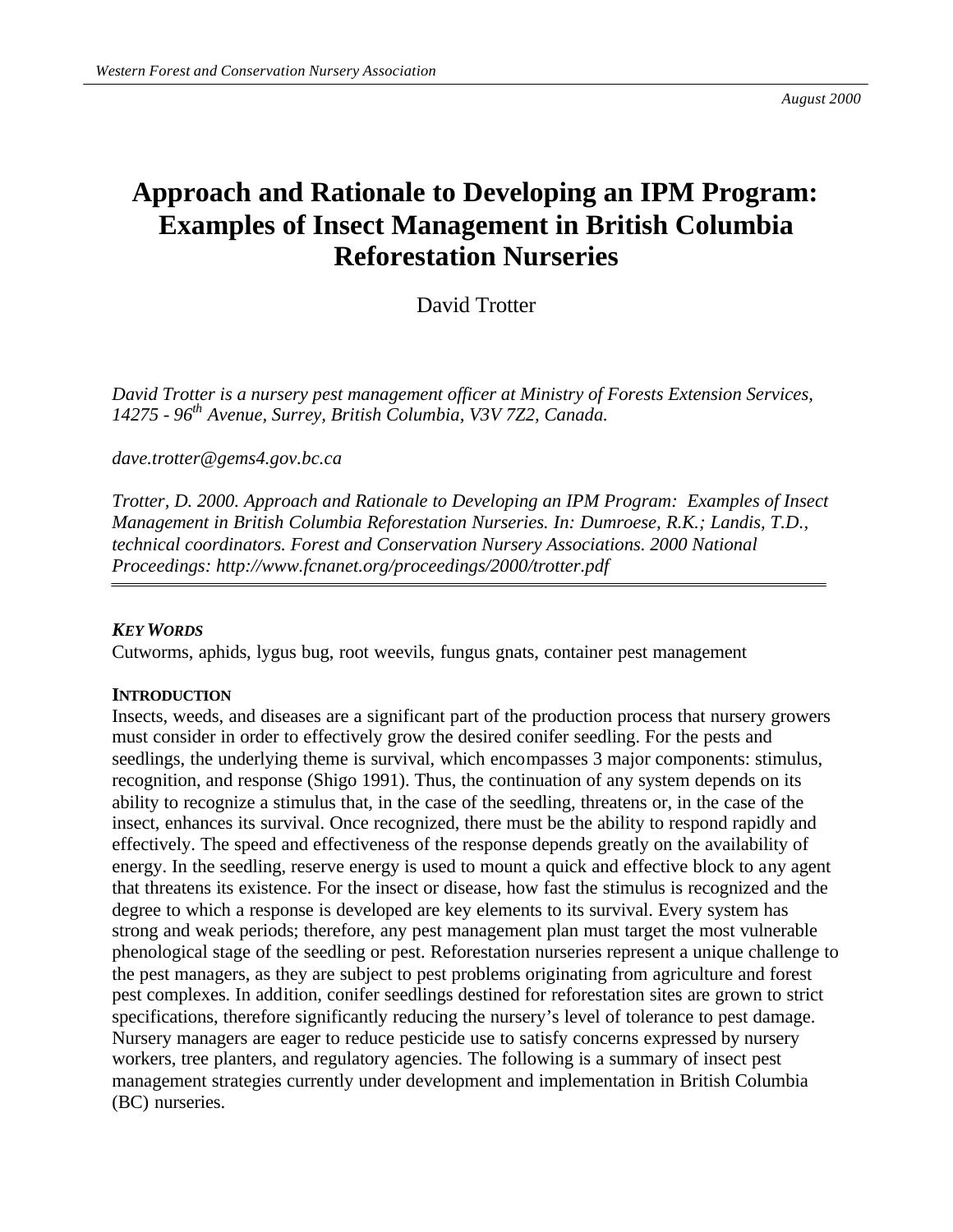The majority of insect pests in conifer nurseries feed on the needles and shoots of seedlings. Many insects that are general feeders will readily attack young seedlings before their stems become woody and their needles become resinous. These insects are the most easily detected because pest presence or damage can be seen on inspection. (Shrimpton 1990; Sutherland and others 1989).

# **CUTWORMS**

Cutworms, larvae of moths in the family Noctuidae, are chronic pests in conifer seedling nurseries. To date, 25 different species have been identified on BC nurseries. Though most are not true cutworms (family Noctuidae) they are, for all practical purpose, grouped under the term "cutworm." There are probably populations at all nurseries in every growing season, but the severity of the infestation varies greatly. All conifer species can be attacked, and the degree of damage is generally confined to young, succulent 1+0 seedlings. A single larva can destroy many seedlings in one evening, and only a few cutworms can destroy thousands of seedlings in a couple of weeks. Cutworms feed on foliage and often cut through the stems leaving a short stump.

Pheromones are available for several species, but their use is jeopardized by the fact that nursery stock can be attacked by many different species, and cutworm populations can vary greatly from year to year. Due to the difficulty in predicting the occurrence of cutworms, controls must be applied after the cutworms or their damage have already been found. Traditional control methods have emphasised chemical sprays with permethrin or the biological control agent *Bacillus thuringiensis* (Bt). Unfortunately, Bt is limited in that it is strictly a gut poison. To be effective, the insect must consume enough treated plant material to stop feeding and eventually die of starvation. To counter this limitation, nurseries have implemented intensive scouting programs during the most susceptible period of their crop culture to quickly identify the first signs of cutworm damage. If found, nursery personnel are encouraged to hand remove and destroy small infestations of caterpillars. Otherwise, these areas are spot sprayed and monitored for damage.

In an effort to reduce the impact of these larvae, nursery managers employ a number of other strategies. Various weeds attract moths to oviposite, thus allowing larval populations to buildup in weedy areas in the nursery. These larvae then migrate to feed on the seedling crop. Weed management practices in and around the nursery site are a significant deterrent to pest establishment. However, once cutworms are present, killing the weeds may drive the larvae from the preferred weeds to the seedlings. At the beginning of the growing season, when the sides and roofs of greenhouses are in place, fitting screens over the intake vents and keeping the doors closed help to physically exclude these insect pests. Some nurseries have effectively reduced populations of adult moths in greenhouses by using light traps.

#### **APHIDS**

Aphids are important pests in reforestation nurseries because of their feeding damage and the potential for transporting them to the field. Three species are of particular interest to BC nursery managers. They are the giant conifer aphid (*Cinara* sp.), the Cooley spruce gall aphid (*Adelges cooleyi*) and the green spruce aphid (*Elatobium abietinum*). The giant conifer aphid can be found on all species of conifers grown in reforestation nurseries and can cause stunting and chlorosis.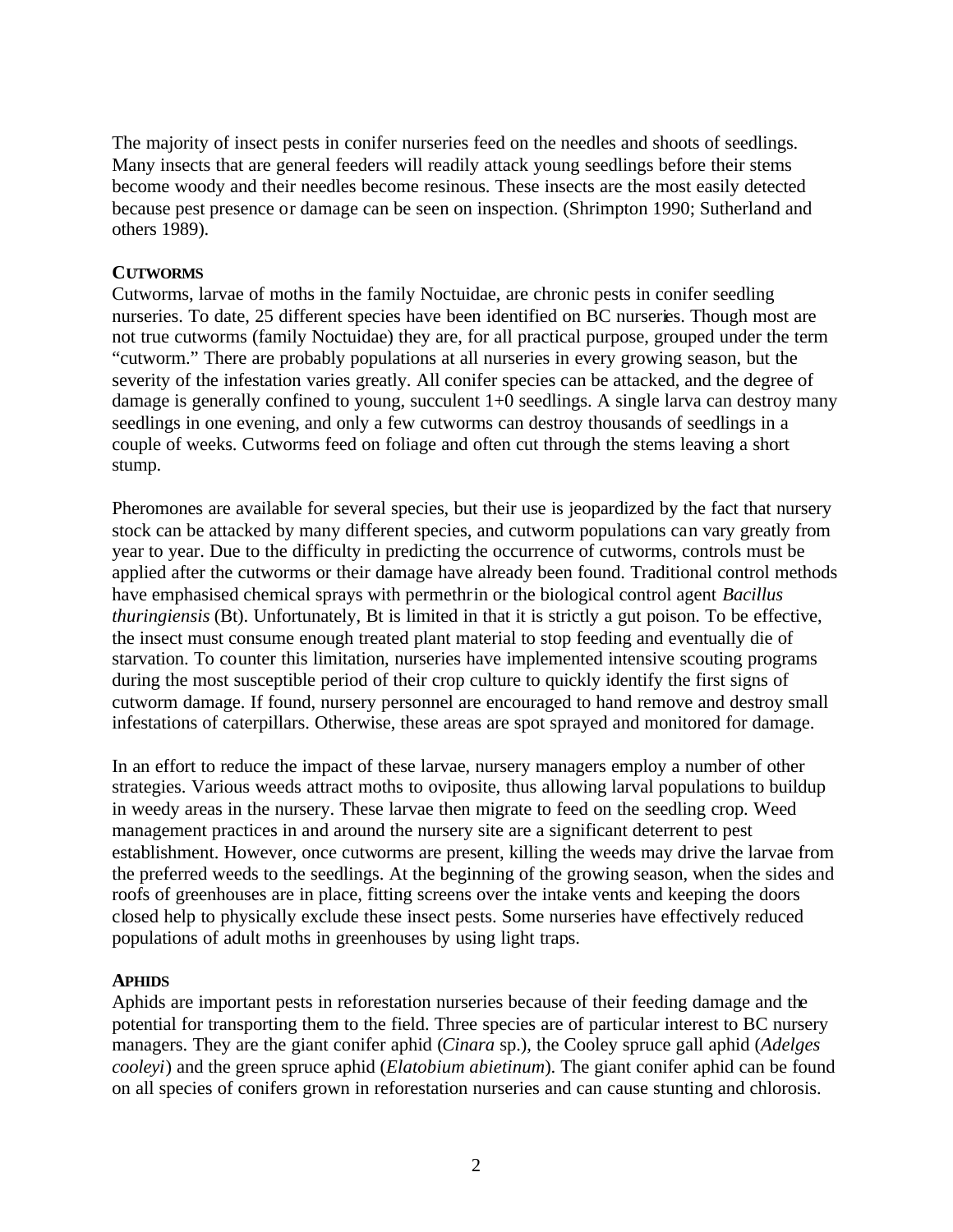The Cooley spruce gall aphid is a woolly aphid found alternating between spruce and Douglasfir. It is easily detected because of its white woolly covering, but this also makes them harder to control. The green spruce aphid is primarily of concern on Sitka spruce seedlings. Like most aphids, these species have high reproductive rates, so populations can get out of control very quickly. Aphid infestations are often detected by the presence of wasps or ants, both of which will feed on the honeydew as well as redistribute aphids throughout the nursery crop. Because aphids can increase so rapidly under favorable conditions, chemical control may be necessary to protect plants. In the past, small infestations have been successfully treated with insecticidal soap while large infestations have been treated with diazinon. For the Cooley spruce gall aphid on Douglas-fir seedlings, nurseries are encouraged to remove mature spruce trees in and around the nursery site that serve as an alternate host for the gall forming stage.

A conifer root aphid, *Pachypappa tremulae*, has infested seedling stock at several nurseries in BC. To date, most infestations have occurred on container spruce but related root aphid species also infest pine, larch, and Douglas-fir. These aphids are often discovered during the lift by their secretions of white waxy filaments, and they are often mistaken for ectomycorrhizae. Infestations are usually on the surface of the plug between the roots and the container wall, closer to the top of the plug than the bottom. The other stage in the life cycle is found on the leaves of trembling aspen (*Populus tremuloides*), where the aphids form structures known as leaf nests. Most nurseries that have sustained infestations of this aphid have not reported any damage. Outplanting studies have shown that they have no measurable effect on seedling performance, and as such no control strategies are recommended.

Two aphid predators, the convergent lady beetle or ladybugs (*Hippodamia convergens*) and the aphid midge (*Aphidoletes aphidimyza*) have been tested with promising success against the foliar aphids. Ladybugs are one of the best known of all insect natural predators. Both the larval and adult ladybugs feed voraciously on a variety of aphid species. In fact, a single ladybug larva can consume 50 to 60 aphids per day. Ladybugs can provide long-term, adequate aphid control in a release area only if they reproduce. Test releases have found them to be successful in reducing aphid populations, particularly *Cinara* sp., but only when the aphid populations were considered high. A common problem is that adult female beetles cannot produce eggs until they have fed on prey, and they will only lay eggs where prey is sufficient to support the resulting larvae. Otherwise, they will disperse in search of more abundant prey. Strategies that have been developed to reduce the chances of dispersal are to make releases at dusk (ladybugs do not fly at night), immersing the adults in a sugar solution to reduce their flying abilities, and watering the release area to increase moisture levels. Also, distributing the total release of the adult ladybugs over a few days or weeks helps to increase the chances the adults will find favourable conditions to feed and lay eggs.

The female aphid midge is a gnat-like fly that searches for aphid colonies to deposit her eggs. The eggs hatch out as tiny orange maggots that can feed on 3 to 50 aphids per day. The larvae are known to attack at least 60 different species of aphids, and the adults are such efficient searchers that they can locate 1 aphid-infested plant among many aphid-free plants. Environmental conditions are important to the efficacy of the larvae. The adults prefer shady, humid conditions, and pupal stage survival requires moist soil or organic matter. The larvae stop development under short day length and overwinter as cocoons in the soil. This diapause can be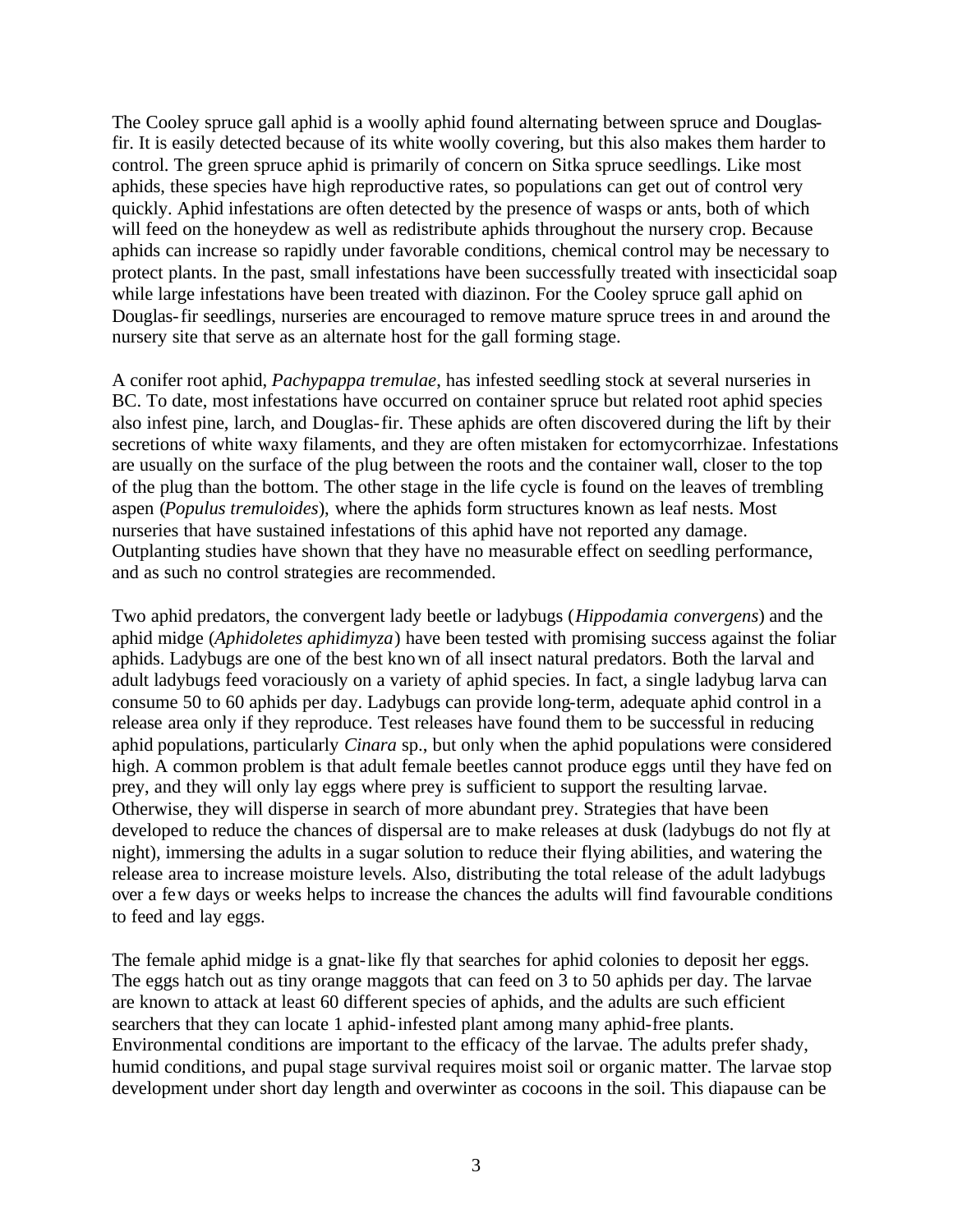prevented by the use of low-intensity supplemental lighting. Trial releases of the adult midges against the Cooley spruce gall aphid and the giant conifer aphid have show them to establish in conifer crops and to reduce aphid populations. More effort is needed to develop an effective aphid monitoring program to facilitate the release of A. aphidimyza and H. convergens.

# **LYGUS BUG**

In North America, the *Lygus* bug (Heteroptera:Miridea) has been recognized as a severe pest of alfalfa, cotton, and garden vegetables. In the last 15 years, *Lygus* spp. have caused considerable damage to conifer crops in reforestation nurseries in North America and Europe. In BC, they feed on a variety of 1+0 container conifer species, but pines appear to be the most susceptible to damage (Sutherland and others 1989). *Lygus* bug damage has been found at almost every nursery in the province, although it is not always significant. Deformation of terminal shoots, loss of terminal leaders, flagging of the needles, and stem lesions are among the most common symptoms of *Lygus* feeding on seedlings. In general, damage is highest within the first few weeks after germination and declines sharply thereafter. Nurseries in BC use a preventive spray program of 2 to 4 applications of cypermethrin each growing season to prevent *Lygus* bug damage. Although the program appears to be effective, there are concerns over the development of resistance with repetitive applications of 1 insecticide.

To better define our integrated pest management (IPM) objectives, *Lygus* spp. surveys and trap screening studies were initiated to develop a better monitoring strategy to assist in yhe timing of the cypermethrin applications. Results of our 1997 survey of 5 coast and interior reforestation nurseries positively identified 5 *Lygus* species on lodgepole pine or western redcedar seedlings: *L. shulli*, *L. hesperus*, *L. elisus*, *L. lineolaris*, and *L. robustus*. The composition of *Lygus* species varied with each location. Results from the trap color, size, and location trials suggested that *L. shulli*, *L. hesperus* and *L. elisus* were stimulated to land on traps reflecting yellow and blue wavelengths (540-560 nm and 480-490 nm). These 3 *Lygus* species could, therefore, be monitored effectively with the use of yellow or blue sticky traps. Three sizes of plastic traps were used (small, 12.7 by 19.1 cm; medium, 17.8 by 19.1 cm; large, 19.1 by 30.5 cm) and positioned at 2 heights (5 cm and 30 cm) above the seedling canopy. In general, small traps caught more *Lygus* per trap and per cm<sup>2</sup> than the medium or large traps. More *Lygus* per trap and per cm<sup>2</sup> were caught on traps positioned 5 cm above the canopy than 30 cm. The differences in *Lygus* catches between trap sizes and heights were, however, not statistically significant, suggesting that any of these trap sizes or heights could be used for monitoring *Lygus* bugs in commercial nurseries.

Nurseries are now incorporating this preliminary monitoring plan to better time their insecticide applications. Some are also monitoring the surrounding vege tation in an attempt to predict the arrival of *Lygus* bugs within the crop. If chosen, fringe monitoring should start when mean daily temperatures stay above 5 °C and continue until the flight peak of the first generation. More work needs to be done to better refine the monitoring program to link with seedling phenology and degree-day models.

# **ROOT WEEVILS**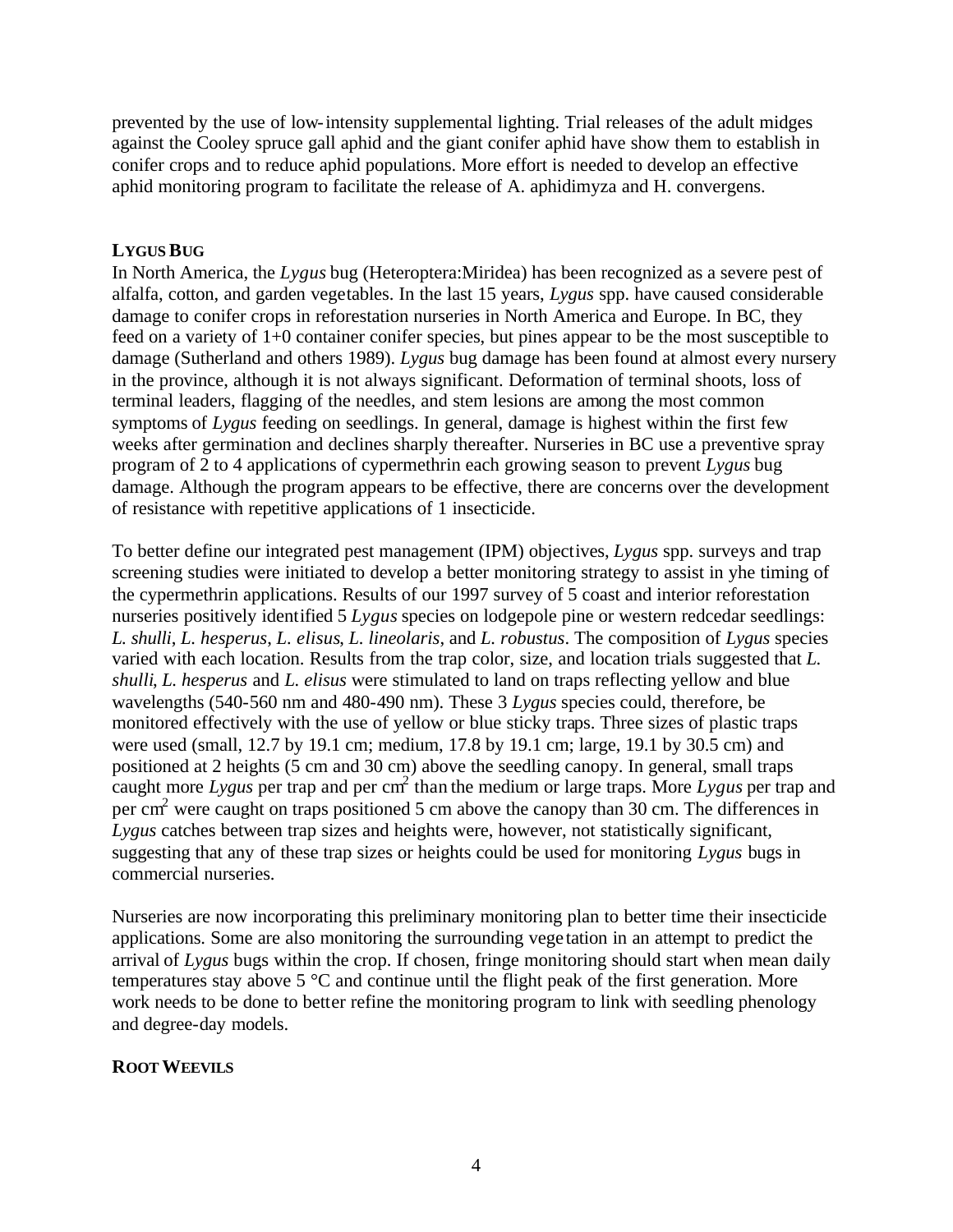Several species of adult weevils have been confirmed or are suspected of girdling container stock, especially in greenhouses. Both the adults and larvae of root weevils can seriously damage seedlings, especially in coastal nurseries. The 2 most common species encountered in reforestation nurseries are the black vine weevil, *Otiorhynchus sulcatus*, and the strawberry root weevil, *O. ovatus*. The adult weevils usually affect young 1+0 seedlings by girdling the stem in a 1-cm wide band, usually on the fleshy part of the hypocotyl. Seedlings at the edges of the greenhouses and ones on the outsides of the styroblocks are attacked most frequently. Usually only 1 seedling is girdled at a time. Adult root weevils are elusive, feeding at night and hiding during the day. As a result, populations usually go undetected until damage occurs. The larvae are of greater concern because 1 larva can consume almost all the roots of a seedling and may girdle the stem just below the groundline. Larvae are extremely difficult to control with pesticides and because of this weevil control is aimed at killing the adults. Monitoring programs such as weevil boards, bait stations, pitfall traps, indicator plants, and sticky traps have all been tried without success. Cumulative degree-day (CDD) models have proved to be better at predicting the presence of adults. Based on the CDD models, permethrin applications are carefully timed to reduce girdling and to control the bulk of the adult population after emergence but before egg laying commences.

Entomopathogenic nematodes have shown promise in controlling weevil infestation. Numerous studies have shown them to be very effective against weevil larvae, especially in greenhouse container environments. They can be applied through conventional spray equipment with little or no modifications. To ensure greater efficacy, certain environmental and cultural conditions must be maintained in the seedling cavities. The nematodes must be applied to warm (above 10  $^{\circ}$ C), moist soils, and they must not be exposed to ultraviolet light. Due to the low cavity volumes in our container system, irrigation or fertilizer events must be minimized to maximize the nematode retention time in the seedling plugs. To date, test trials have shown them to be most effective against the later instars of the root weevils. In contrast, they are ineffective against the pupae or adults. In all, this has allowed nursery managers to target 2 root weevil life stages, thus enhancing their management strategy.

# **FUNGUS GNATS**

Larvae of fungus gnats, most commonly *Bradysia* spp., can be a problem in container nurseries where populations buildup rapidly under favorable conditions. Larvae infest containers with no apparent host preference, and they tend to feed on the upper roots. In heavier infestations, the larvae will strip the main roots and sometimes girdle entire stems. Adult fungus gnats are small (2.5 mm) dark colored, mosquito-like flies that are distinguished from shore flies by clear wings, long legs, and long, segmented antenna. Fungus gnats can complete their life cycles in about 3 weeks, so populations buildup quickly under favorable conditions. Though the adults themselves do not feed, they pose a threat of transmitting soil-borne and foliar pathogens, and, in high numbers, are a nuisance to nursery workers. The best form of control is sanitation. The flies are attracted to areas of moss and algae on the styroblock containers to lay their eggs. Good drainage, removing all puddles of water from the greenhouse floors, also helps. After the stock has been lifted the styroblocks should be washed and the greenhouses cleaned out and sanitized. Good cultural practices that produce vigorous healthy stock and proper irrigation to avoid overwatering will make the seedlings less attractive.